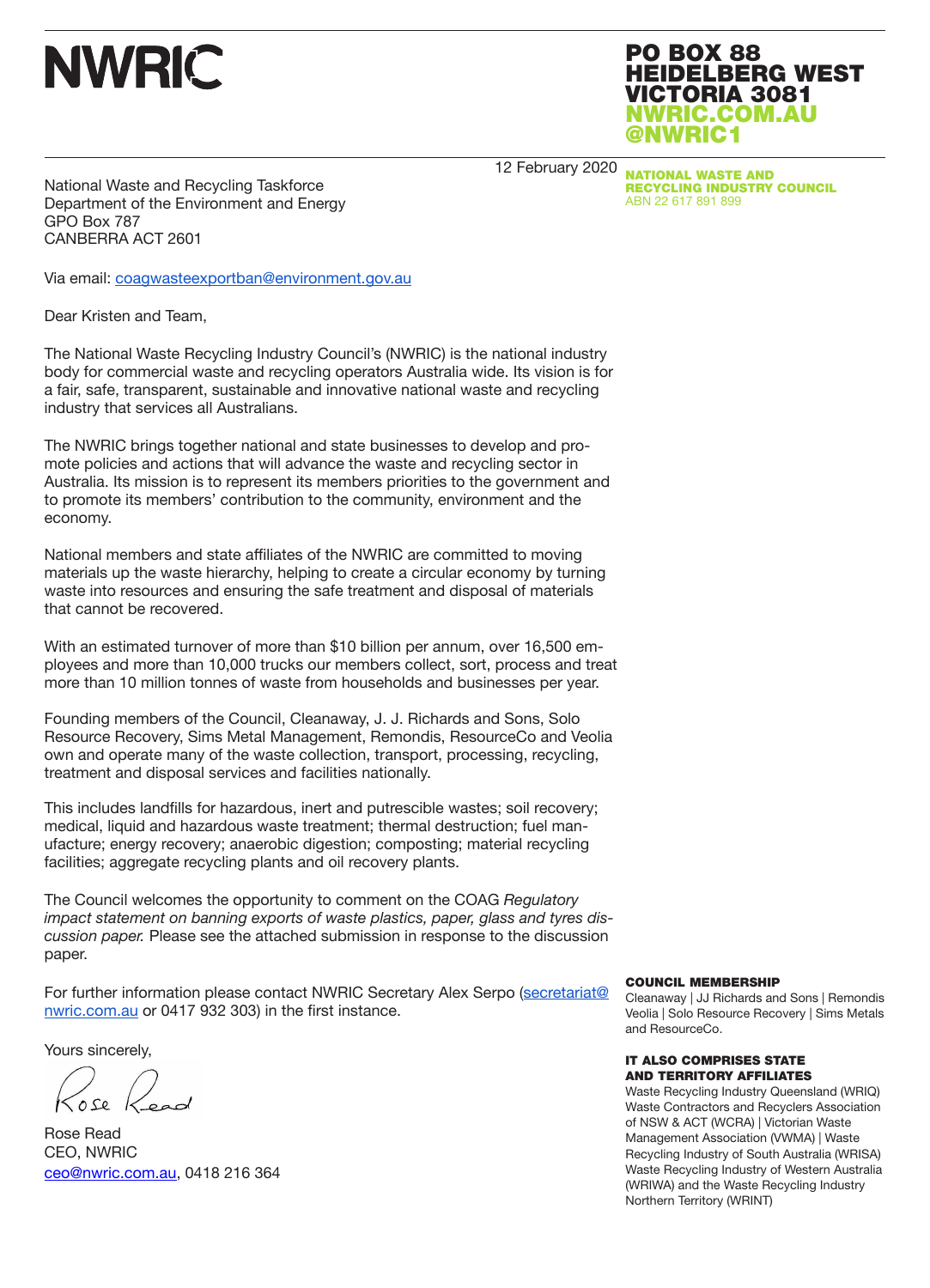## **NWRIC response to Consultation Regulation Impact Statement** *Phasing out certain waste exports, December 2019*

## **OVERVIEW**

## **In summary the NWRIC members response to the RIS is the following;**

- Preference is for Option 2b, either do it properly or not at all.
- Need for clear definitions on what is and isn't a 'waste' covered by the export ban.
- Enforcement of the export ban is critical. The ban must be regulated nationally and resourced adequately to ensure compliance, it can not be self-regulated.
- Significant market development must happen in parallel to stimulate domestic demand for recovered materials.
- There is a potential competition issue in the domestic paper manufacture, due to the limited number of manufacturers. This has implications upstream and downstream on the value chain. THis has been brought to the attention of the ACCC.
- Scope of the ban should be broadened to include whole cars, white goods, unprocessed e-waste and unprocessed used machine lubricant oils.
- Implementation timing preferences.
	- 1. Tyres, glass, cars, white goods, oil as soon as possible as there is sufficient capacity locally to process these products and markets for the end materials.
	- 2. Paper and plastics should be given to June 2022 to provide sufficient time to ramp up processing capacity and new market development.

## **Specific responses to the questions posed in the consultation RIS are as follows:**

## **THE PROBLEM**

## **1. Do you agree with the problems that have been identified?**

The problems outlined in the document describe the current situation in Australia and international trends. It does not outline the key underlying problems that have created this situation.

They being:

- 1. Manufacturers (locally and overseas) are not using sufficient recovered plastic, paper, glass and tyres in their products and packaging (i.e. recycled content), therefore creating a lack of commercial markets locally and overseas for recovered materials (i.e market pull).
- 2. Manufacturers are using materials in their products and packaging that can not be recycled, reused or composted commercially.
- 3. Australia is a net importer of paper, plastic and tyres, therefore does not have the capacity to re-use all the potentially available recycled plastics, paper, glass and tyres locally (i.e. lack of local demand).
- 4. There is no mandatory obligation nationally for producers, brands, importers and retailers to ensure their products and packaging do not harm the environment or human health at the end of their life. The NEPM for Used Packaging is ineffective in this regard. Unlike the *Product Stewardship (Television and Computers) Regulation* and the *Product Stewardship (Oil) Act.*
- 5. Lack of federal government enforcement and application of existing federal legislation including the Hazardous Waste Act, the Product Stewardship Act, the National Protection Environmental Council Act and the National Environment Protection Measurement for Used Packaging.

## **2. What effect do you think the problems could have on the waste and recycling sector, consumers and environmental regulators?**

Tyres

Ongoing poor recycling practices by operators in Australia who are exporting whole baled tyres. This will impact the operations of legitimate responsible recyclers and will discourage any future investment to improve recycling and reuse in Australia. Existing tyre recycling assets in Australia will continue to be under-utilized.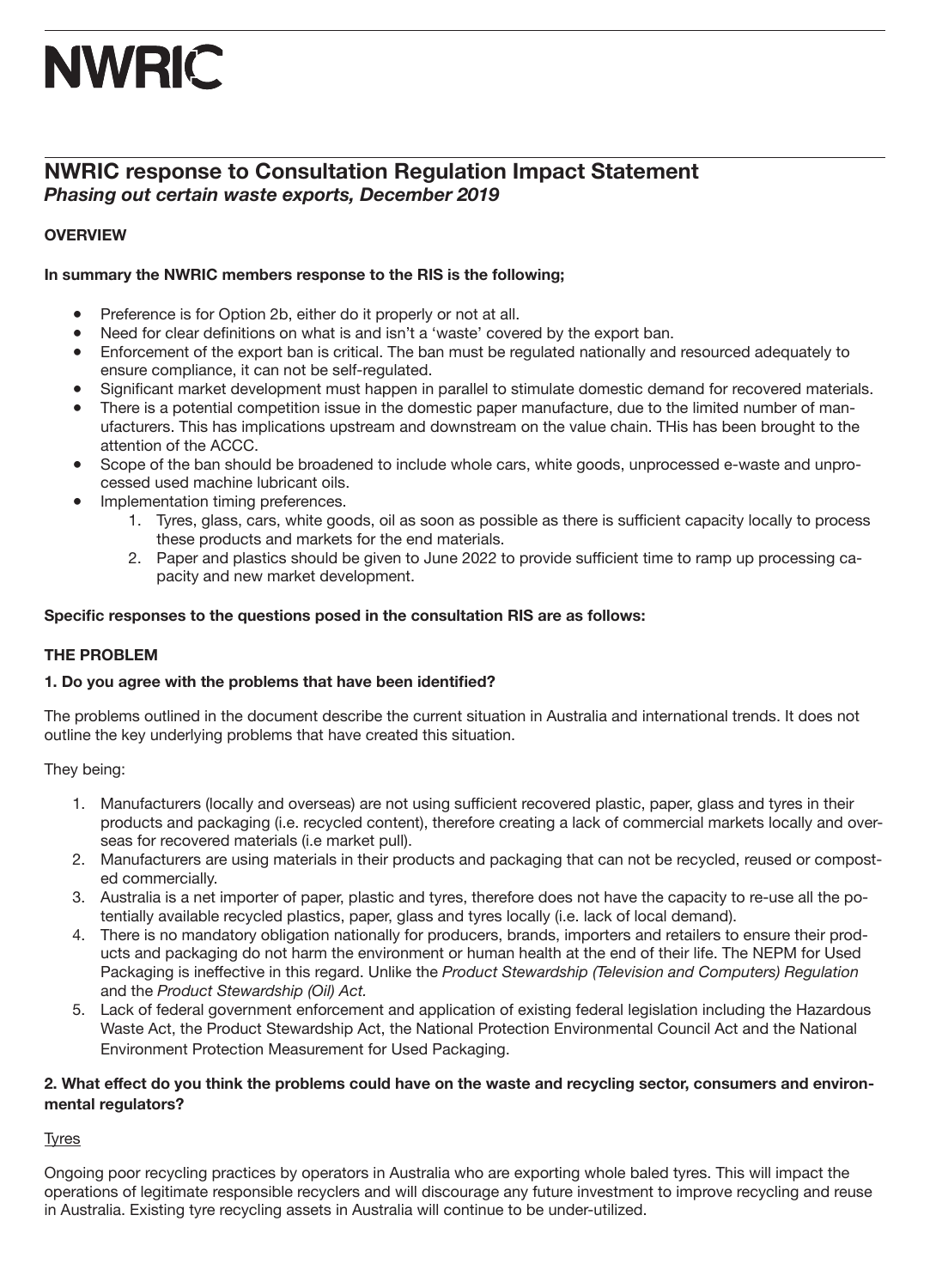Illegal tyre stockpiles will continue to occur, requiring greater enforcement by environmental regulators of tyre stockpiling regulations, and subsequent government funded prosecutions and clean-ups.

Consumers currently paying for their used tyres to be recycled responsibly will continue to be mislead and their funds not being used for the intended purpose.

Australia has sufficient capacity to recycle tyres domestically. The NWRIC recommends that tyre export bans be brought forward to July 2020 (in six months).

#### **Glass**

Glass stockpiles at material recycling facilities will continue to be an issue and some local councils may cease to offer kerbside glass recycling services either sending this material to landfill or establishing drop off collection points.

With the introduction of Container Deposit / Return Schemes in all states and territories (except Victoria) the volume of clean recovered glass will outgrow local glass manufacturing demand. Alternative export markets will need to be found, otherwise this high grade recovered material will be stockpiled.

### **Plastics**

Australia has limited plastic re-manufacturing capacity. Less low value mixed plastics will be recycled and more will end up in landfill or used as refuse derived fuel where possible. This will increase costs for household kerbside collections and businesses. Some mixed plastics may still end up being exported for further separation and recycling.

While there is more effort to find secondary uses for mixed plastics (i.e roads, outdoor furniture, fencing etc) these markets are niche and small. Some material recycling facilities may choose to further upgrade their sorting capacity to recover higher valued PET and HDPE plastics. Recovery of LDPE soft plastics will continue to be low percentage via the Redcycle drop off collection network.

## Paper

The major issue with paper and cardboard is that Australia is a net importer and the local market for recycled paper and cardboard is saturated. There are good existing overseas markets for clean paper and cardboard (i.e. 1.1m tonnes, valued at \$235m) and if there is no export ban imposed this will continue.

Mixed paper will continue to be exported if there are markets, otherwise it will go to landfill. This will increase costs for household kerbside collections and businesses.

To meet overseas market specification improved separation at source will be required, this will increase education, infrastructure and collection costs to local councils and businesses.

### **3. Do you have any information, analysis or data that supports characterising the impact of the problems identified?**

As identified in the Regulatory Impact Statement, approximately 60% of Australia recycled plastic is exported, at a value of \$43 million. Further, approximately one third of the paper and cardboard recycle is exported, at a value of \$235 million.

According to import data available from analyst firms, the NWRIC believes approximately 500,000 tonnes of partially processed or unprocessed cars are being exported to Malaysia and Indonesia per year. A *Comparative Study of End of Life Vehicle Recycling in Australia and Belgium1* provides a comprehensive study of the components of a used car 'hulk'. This study described the Australian recycling efficiency as being approximately 70%.

By this measure, this export of unprocessed cars would generate around 150,000 (30% of 500,000 tpa) tonnes per year of waste residual, much of which could be highly toxic. Cars contain toxic fluids and materials that need to be managed carefully:

<sup>1</sup> Vi Kie Soo et al. Procedia CIRP, Volume 61, 2017, Pages 269-274. Via ScienceDirect.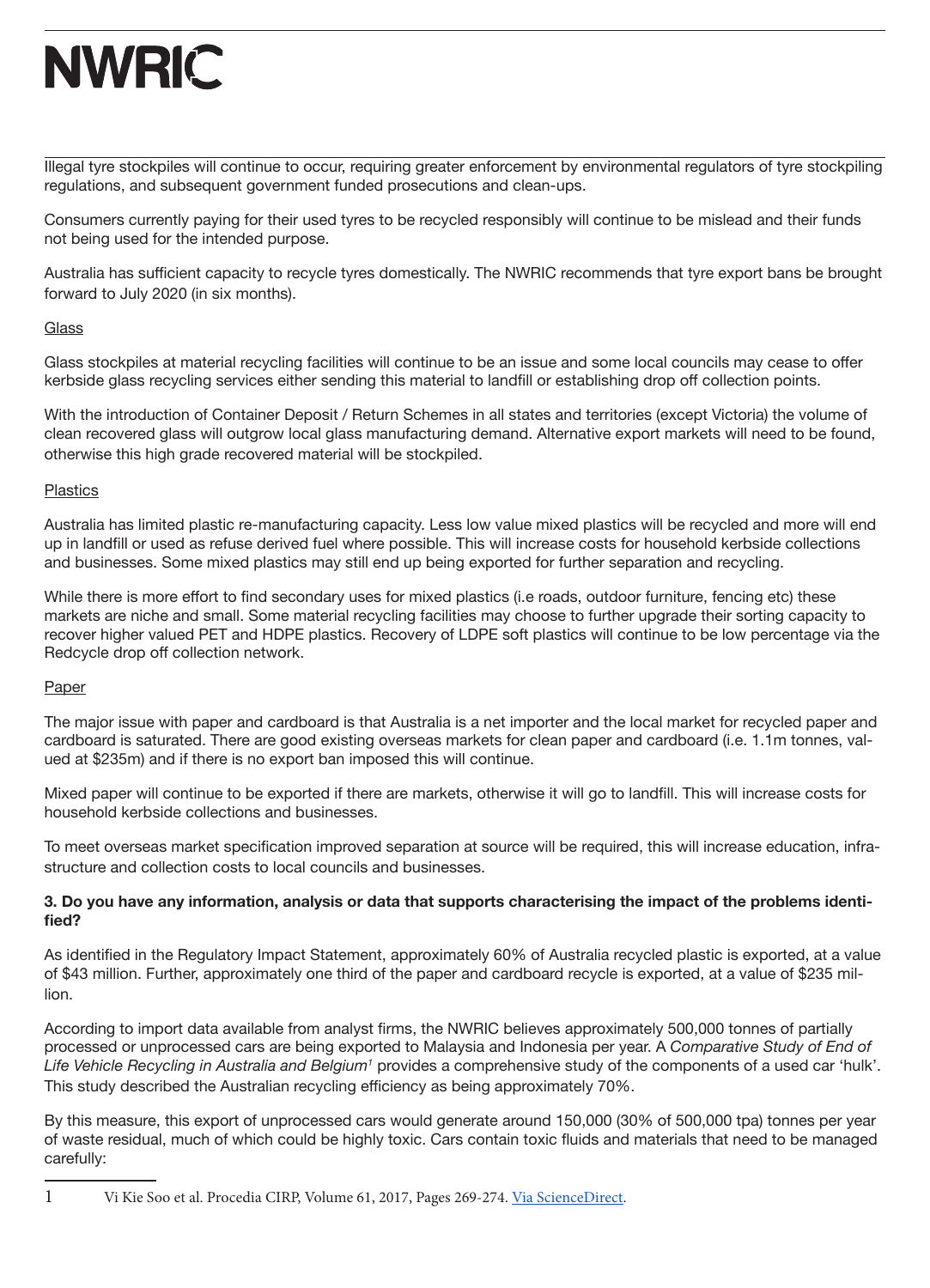- Fluids: such as engine coolant, oil, transmission fluid, air conditioning refrigerant, petrol and brake fluid.
- Lead acid batteries.
- Halogenated (fire-retardant) plastics such as PVC which are difficult to recycle as they do not melt.
- Small toxic components such as sodium azide (the explosive propellant used in airbags).
- Heavy metals, for example, according to a *Comparative Study of End of Life Vehicle Recycling in Australia and Belgium -* a used car hulk of 852kgs can provide up to 5.9kgs of lead.

While the mass of exported unprocessed whitegoods is unknown, similar environmental concerns exist for these products. Unprocessed whitegoods can contain environmental contaminants including;

- Refrigerants (CFCs and HFCs),
- Toxic oils.
- Plastics.

### **4. Are there any other problems that you think should be considered as part of the RIS? If so, please set out what they are, what effect you think these problems could have and how the problems should be addressed.**

Like whole baled tyres, the export of unprocessed car bodies, white goods, unprocessed used machine lubricating oils and unprocessed e-waste are having a significant impact on the health of overseas environments and communities due to the potential for substandard recycling practices in developing countries.

It is estimated that hundreds of thousands of tonnes of whole baled cars, tens of thousands of tonnes of unprocessed white goods and millions of litres of unprocessed oils are currently being exported to developing countries.

All of which could be processed locally by existing recycling facilities for reuse by Australian steel mills and local machine lubricating oil and fuel markets.

Unprocessed cars and whitegoods can contain up to 30% waste materials including many toxic fluids (such as brake fluid), unrecyclable plastics and heavy metals. Materials that if not processed responsibly will release harmful substances into the environment and put communities at risk.

Used machine lubricating oils are being burnt in uncontrolled environments overseas as below specification fuels. Australia's existing processing facilities are achieving a 99% recovery rate.

While the export of unprocessed e-waste is currently banned under the Hazardous Waste Act and the Product Stewardship (Television and Computer) Regulation, the NWRIC is concerned that regulations are not being enforced, and unprocessed e-waste is still being exported from Australia.

## **POLICY OBJECTIVES**

## **5. Do you agree with the policy objective as outlined?**

No, the NWRIC believes the objectives are incomplete and should be broadened to firstly, cover other waste types causing harm to humans and the environment (whole cars, whitegoods, unprocessed machine lubricant oils and unprocessed e-waste), and secondly address the failure of manufacturers, producers, brands and the construction sector not using recovered materials in their products, packaging and infrastructure.

### **6. Are there any other objectives that you think the Commonwealth, state and territory governments should be pursuing in addressing the problems? If so, please set out what they are.**

The NWRIC considers the objectives are incomplete and should be amended as follows.

● Waste cars, white goods, used machine lubricating oils and e-waste should be added to the types of Australian wastes to be banned from export.

Further, the following two additional objectives should be added.

Achieve greater use of recovered materials in the manufacture of products and packaging placed onto the Australian market and in the construction of infrastructure,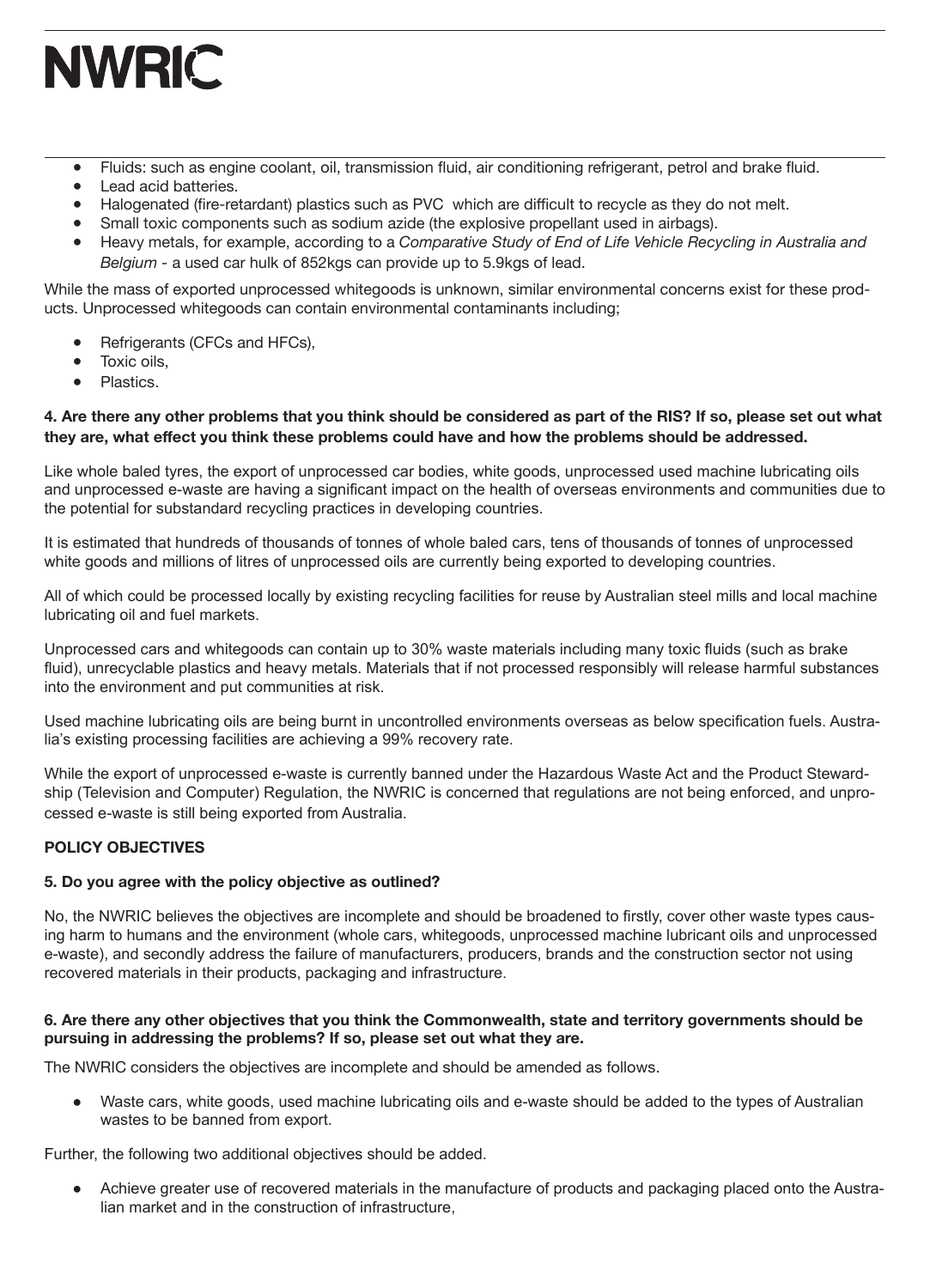● Ensure Australia actively manages the risk of products and packaging being imported into Australia that either do not include recycled content or cannot be recycled, reused or composted

Without domestic or overseas markets for recovered materials and improved collection, sorting, processing capacity locally, the waste and recycling sector will not be able to produce quality recovered materials to meet local and overseas specifications for manufacturing and construction.

This will leave Australia with a growing waste problem as we continue to allow the import and local manufacture of products and packaging that do not have a minimum recycled content and cannot be recycled, composted or reused multiple times.

### **POLICY OPTIONS**

## **OPTION 1 - STATUS QUO, WITH CONSUMER EDUCATION AND WORK ON STANDARDS**

#### **7. What is your role in the waste stream**

Industry association representing major waste and recycling businesses operating nationally.

#### **8. How have waste import restrictions imposed by other countries impacted your activities?**

Members and state affiliates of the NWRIC will provide specific details on the impacts of import restrictions have had on their businesses in their individual submissions.

In summary the main impacts have been;

- Loss in revenue due to the downturn in markets for mixed paper and mixed plastics.
- Increased operational and capital costs to further process recyclables to meet market specifications.
- Increased costs to dispose of recyclables to landfill that cannot be sold or stockpiled.

One Material Recycling Facility in Sydney (Polytrade, Rydalmere) has given notice it will be closing down at the end of January.

#### **9. What would be the longer term implications if similar import restrictions are imposed in other export markets**

Australia is reliant on exports for its paper and cardboard and plastics recovery. If local markets are not developed and appropriate processing infrastructure, source separation and the correct incentives implemented then these materials would be disposed of to landfill or used for energy recovery (subject to approval of new waste to energy facilities). This would increase disposal costs for households, councils and businesses and result in the closure of recycling and remanufacturing businesses putting thousands of people out of work. It would also affect a number of social and disability enterprises, with loss of work and revenue. There would be a need to build more landfills to service this waste, potentially increasing greenhouse gas emissions, not to mention the loss of resources that were substituting virgin materials.

#### **10. Are there other existing or future government or industry-led initiatives that are relevant to addressing the problem**

The Product Stewardship Act is an underutilised federal regulatory tool that has the ability to achieve the policy objectives of better protection for the environment and human health. This is a key objective of the Product Stewardship Act.

Likewise if properly resourced and enforced the federal Hazardous Waste Act, the National Protection Environmental Council Act and the National Environment Protection Measurement for Used Packaging (Packaging Covenant) are key tools to ensure the policy objectives are achieved.

Other existing industry initiatives that could be leveraged further to progress the policy objectives include;

- Green Building Council specifications for recycled content in building materials.
- Infrastructure Sustainability Council of Australia ISupply material specifier.
- Tyre Stewardship Australia this voluntary scheme should become a mandatory program to ensure all tyre manufacturers contribute and clear targets on recovery agreed and reported annually to the government. The current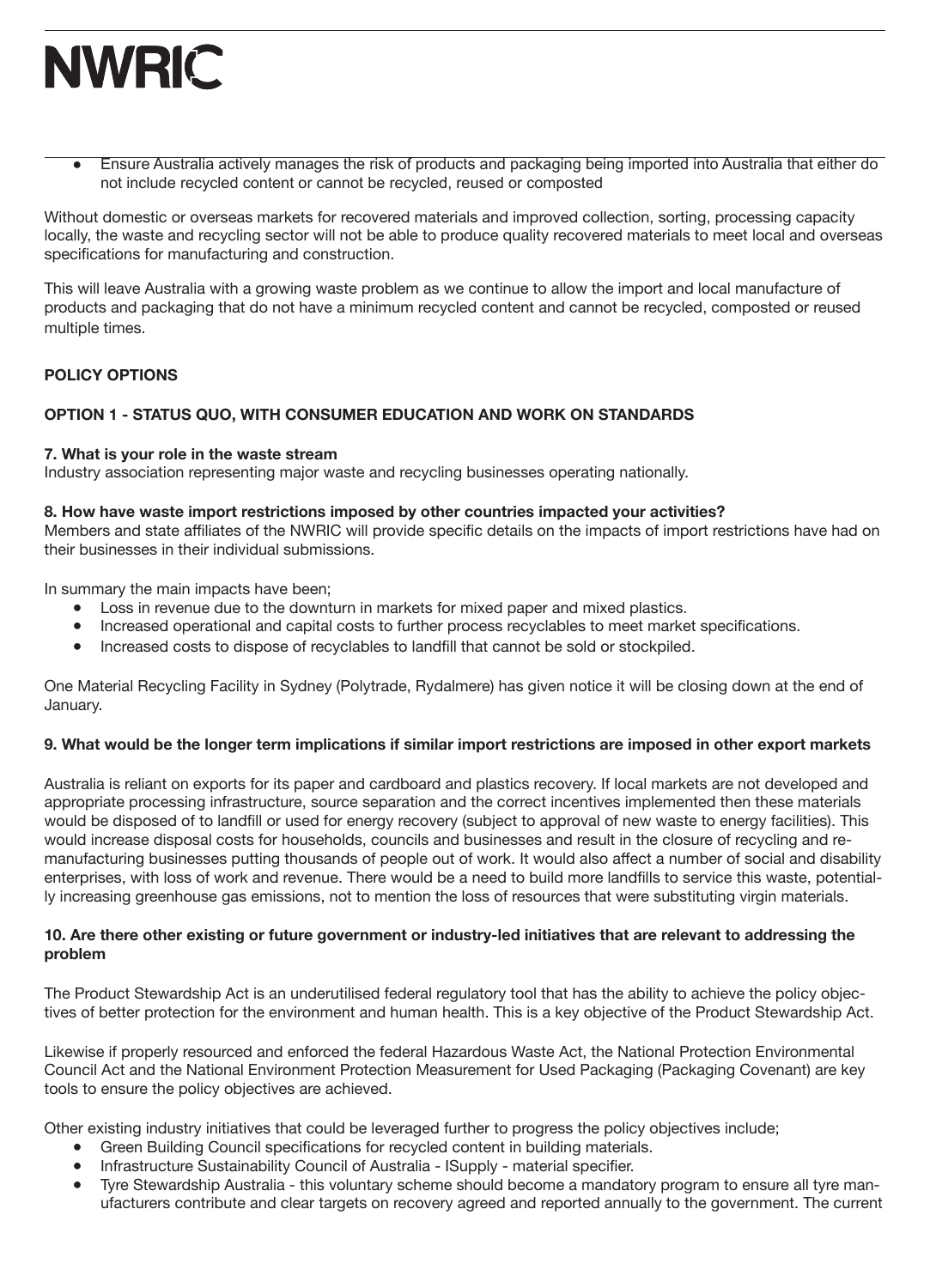

voluntary scheme has had limited impact on preventing stockpiling or inappropriate recycling of tyres locally or overseas.

Other existing joint government/industry initiatives that could be leveraged further to progress the policy objectives include;

- National Television and Computer Scheme the scope of products covered under the scheme should be broadened to include all types of e-waste. Government needs to reinstate departmental resourcing to regulate Scheme
- NEPM Used Packaging Targets need to include separate recycled content targets for different plastic types and milestones agreed to help drive rapid uptake of recovery materials in packaging and products to match the proposed ban timeframes.

Other existing government initiatives could be leveraged further to progress the policy objectives include

● Sustainable Procurement Guidelines - make recycled content a key determining factor on procurement.

#### **11. Does the status quo achieve the policy objectives?**

No. The NWRIC considers that Option 2b is the best approach to meet the policy objectives.

#### **12. Are current laws and government policies sufficient to address the problem?**

Many current laws and policies (as listed above) assist with meeting the policy objectives outlined in the RIS. However, these policies and regulations must be better enforced in order to ensure a fair market and high standards. Specifically, the Hazardous Waste Act, the Product Stewardship Act, the National Environmental Protection Council Act and the Basel Convention.

#### **13. How effective are industry-led initiatives for addressing the problem?**

The NWRIC does not consider industry-led initiatives to be effective. Tyre Stewardship Australia and the National Environment Protection Measure for Used Packing (APCO) are two examples of why industry led initiatives are ineffective. They do not create a level playing field for businesses, nor incentives to reduce the environmental and human health impacts of their products. If the NEPM for Used Packaging and the Tyre Stewardship Schemes were successful Australia would not be in the position it is in currently.

Smart regulations and government procurement are a far more effective way for governments to drive better environmental and health outcomes.

Two examples include the National Television and Computer Recycling Scheme and the Oil Stewardship Program. Both schemes require all relevant companies to participate, set performance targets, recycling standards and specifications. As a result recycling rates have increased significantly, recycling processes have improved, costs of schemes are shared equitably across the industry rather than being left to local councils and the broader community, performance of schemes are reported publicly and harm to the environment and human health has been reduced locally and overseas.

#### **14. Are there any other benefits or costs associated with the status quo?**

## **Benefits**

Removal of the restrictions on the export of mixed paper will ensure the recycling programs continue in WA, the NT and South Australia.

#### Risks

Non recyclables being exported and dumped in developing countries causing environmental and human health harm.

Market confidence and viability being undermined for tyres and car recycling, whitegoods and e-waste recycling. This is due to the competition from the export of whole unprocessed products.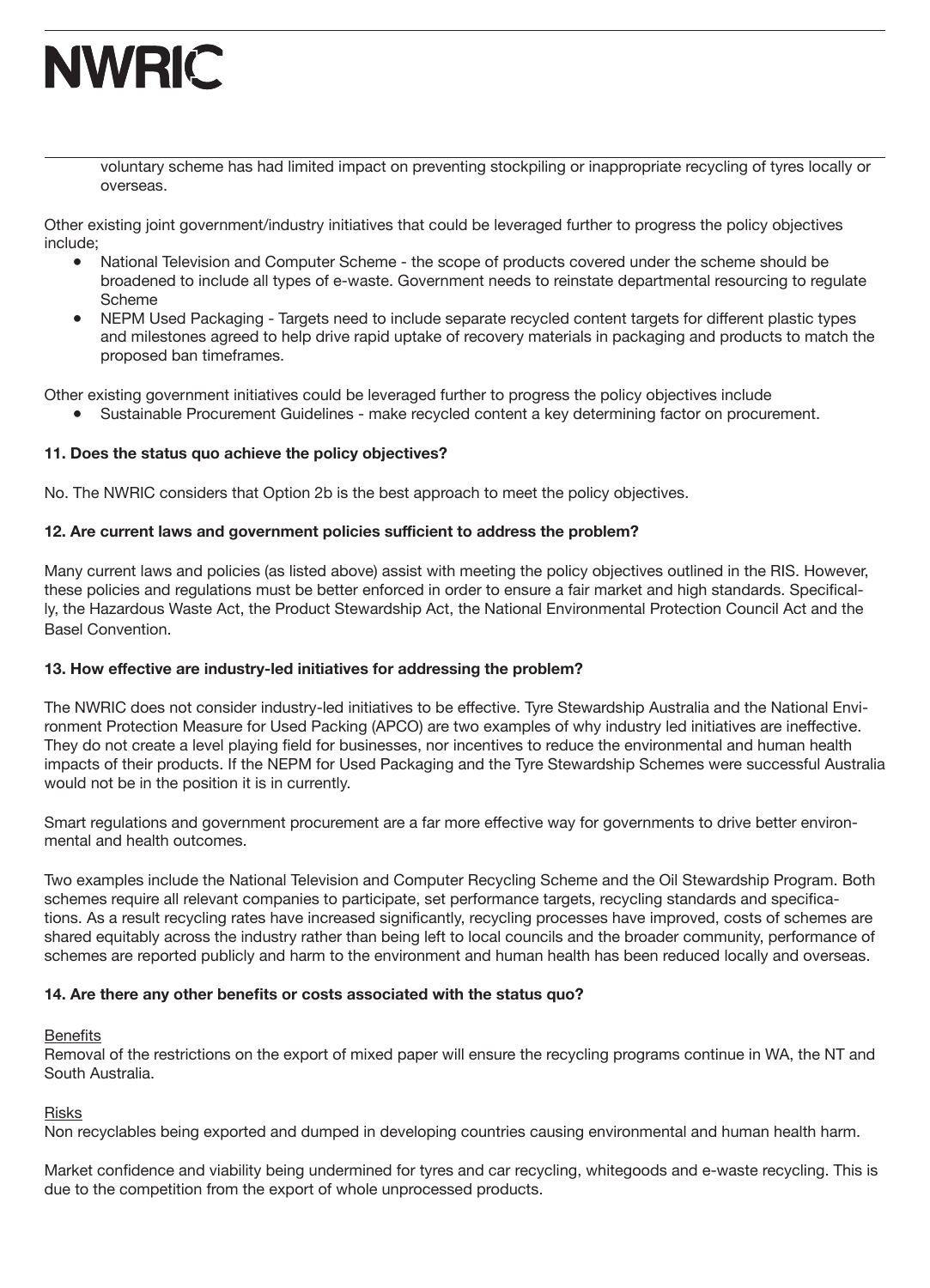### **15. Do you have any suggestions that could help a future education campaign? What kind of information should be provided as part of an education campaign?**

If bans are implemented, it is essential they are accompanied by domestic programs for procurement of recycled products included in the bans. Further, well funded and best practise enforcement must be in place to ensure the bans are appropriately policed.

## **OPTIONS 2(A) AND 2 (B) - PROHIBIT OR RESTRICT EXPORTS OF WASTE PLASTIC, PAPER, TYRES AND GLASS**

## **16. Are there any other benefits or costs or unintended consequences associated with Options 2(a) or 2(b)?**

The NWRIC believes that 2A would be ineffective. This is because a systematic change is required to ensure that waste is not being exported to oversea countries. Option 2A represents business as usual and, not the genuine systems change required to protect Australia's reputation as an exporter of clean recovered resources.

### **17. Under a prohibition or restriction on waste exports, how should the ban be designed to achieve the policy objectives while minimising costs and adverse impacts?**

The NWRIC recommends the following structures be incorporated into the ban;

- Need for clear definitions on what is and isn't a 'waste' covered by the export ban.
- Enforcement of the export ban is critical. The ban must be regulated nationally and resourced adequately to ensure compliance, it can not be self-regulated.
- Significant market development must happen in parallel to stimulate domestic demand for recovered materials.
- Scope of the ban should be broadened to include whole cars, white goods, unprocessed e-waste and unpro-
- cessed used machine lubricant oils. Implementation timing preferences.
	- 3. Tyres, glass, cars, white goods, oil as soon as possible as there is sufficient capacity locally to process these products and markets for the end materials.
	- 4. Paper and plastics should be given to June 2022 to provide sufficient time to ramp up processing capacity and new market development.

### **18. Under a prohibition or restriction on waste exports, do you consider there are waste materials that should continue to be eligible for export? Please provide details.**

Yes, clean baled paper and cardboard and clean baled single resin polymers (HDPE and PET). Development and adoption of specifications for recycled materials would greatly assist this process. The NWRIC would be pleased to lead the development of these resource recovery material specifications, building on existing international specifications and consulting with industry, the government and purchases of the materials.

Clean, source separated paper and cardboard should continue to be allowed to be exported, as domestic markets for this material are saturated.

## **19. What sort of penalties should apply to businesses that fail to comply with an export prohibition or restriction?**

A significant financial penalty in the first instance is more than the cost to dispose of the material responsibly to an approved landfill. For repeat offences removal of operating licences.

### **20. What kind of costs (including compliance costs) or loss of income will businesses face to comply with export prohibitions or restrictions? Will these costs be passed on and if so to who? Please provide data where possible.**

Increased collection, sorting and processing costs to meet the accepted export standards for certain materials. These will be recovered through increased fees to customers (i.e. local councils and businesses) and increased revenue for higher quality materials if markets exist.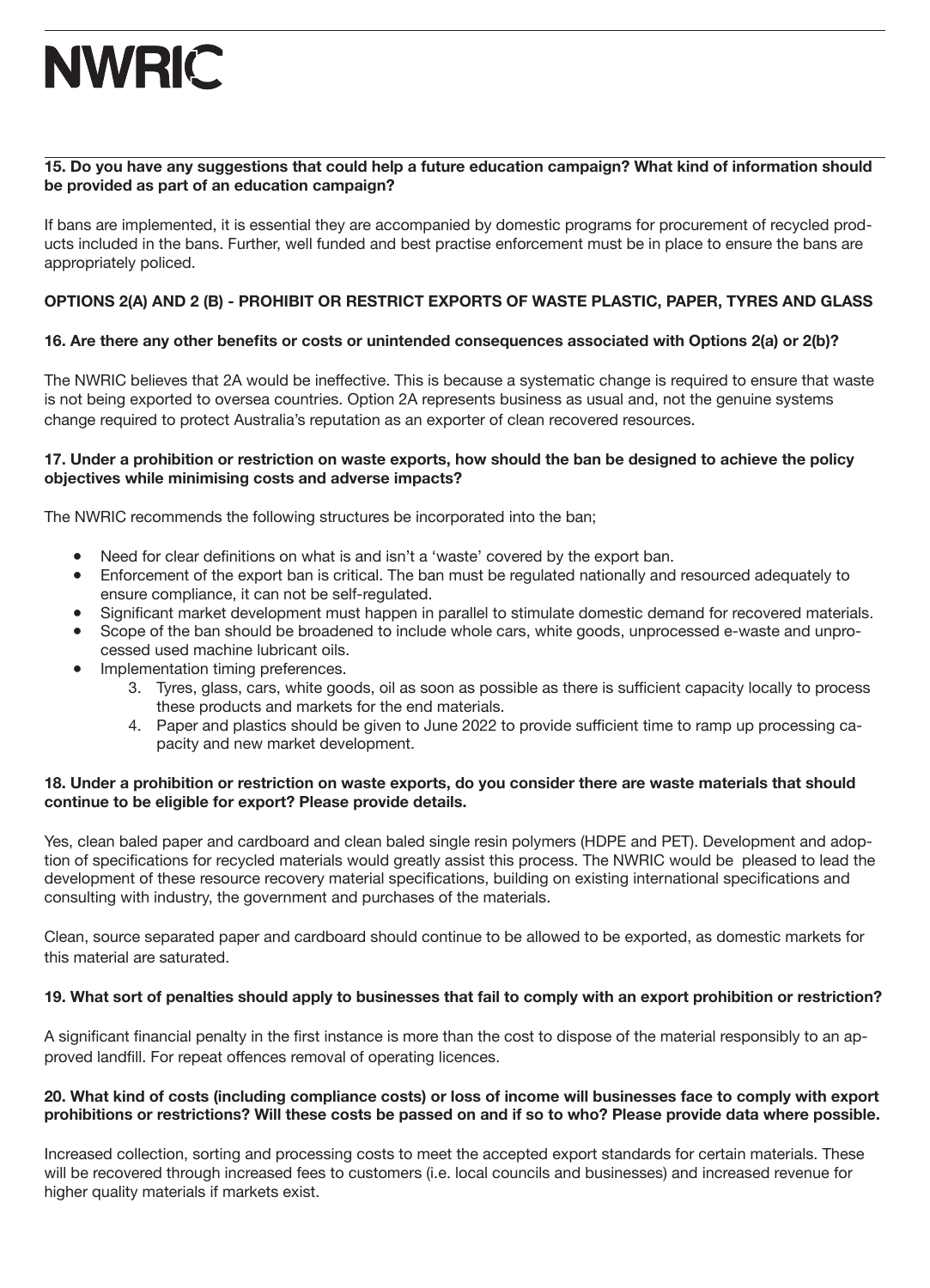Increased reporting and material quality verification costs.

**21. How do recycling service providers manage changes of law in their contracts? What costs could introducing a prohibition or restriction on waste exports trigger under these contracts? How would service providers seek to manage these costs? Please provide details.**

Contracts vary between operators and customers, so the effects of the ban will vary greatly depending on the circumstances. Under certain circumstances, contracts may not be able to be varied until a turnover of contract. Therefore, this change may adversely affect service providers in some contracts, through loss of revenue and increased costs that can't be passed on to the customer.

### **22. What impacts will Options 2(a) or 2(b) have for relevant markets, including impacts on prices and competition?**

In 2016-17 Australia exported 1.118 million tonnes of paper and cardboard valued at approximately \$235 million. This represents approximately one third of the waste paper and cardboard generated in 2016-17. This is a key revenue stream for Australian recyclers. The balance of this material is sold to three local large paper mill operators in Australia (Australian Paper, Orora Fibre and Packaging and Visy Paper). Collectively, they operate seven mills, three in NSW, three in Victoria and one in Queensland.

1. Australian Paper;

1.1 Maryvale Mill, Morwell, Victoria

2. Orora Fibre and Packaging;

2.1 Orora Botany Mill, Botany, New South Wales.

- 3. Visy Paper;
	- 3.1 Visy Smithfield Mill, Smithfield, New South Wales.
	- 3.2 Visy Coolaroo Mill, Coolaroo, Victoria.
	- 3.3 Visy Gibson Island Mill, Gibson Island, Queensland.
	- 3.4 Visy Reservoir Mill, Reservoir, Victoria.
	- 3.5 Visy Tumut Mill, Tumut, New South Wales.

While there are some other minor paper processors, none receive significant volumes.

As this list indicates, Queensland has only one available buyer of paper and cardboard seconds in its State. There are no domestic mills servicing Tasmania, South Australia, Western Australia, or the Northern Territory. Victoria and NSW both have three facilities, however, in these States supply of recycled paper far exceeds demand by domestic mills.

Orora uses no kerbside mixed paper and cardboard in their Botany Mill, only cardboard, and not from households. Australian Paper uses only a small proportion of mixed paper and cardboard at their Maryvale Mill. Visy use a significant proportion of kerbside mixed paper and cardboard across their mills.

More than half the world's paper mills are in Asia, where demand for recycled fibre exceeds domestic supply, as many Asian countries, and particularly China are net exporters of paper and cardboard.

By having access to overseas buyers, Australian recyclers can be confident, they not only have an option for selling mixed paper and cardboard which is surplus to the very limited demand in Australia, but that competition exists to ensure they are getting the best price for clean recycled paper. Should these exports be closed, the very restricted market will allow existing domestic operators to control prices.

In regard to glass, Australia is also a net importer of glass and only has two manufacturers that are the major users of beneficiated glass, Orora and Owen-Illinois. With the recent administration of the GRS business and the purchase of the GRS land and assets at Penrith by Visy Paper, only Visy, Owens-Illinois and Polytrade will be providing beneficiation services in Australia. Owens-Illinois is also up for sale. Investment Bank Goldman Sachs is controlling the sale with Visy